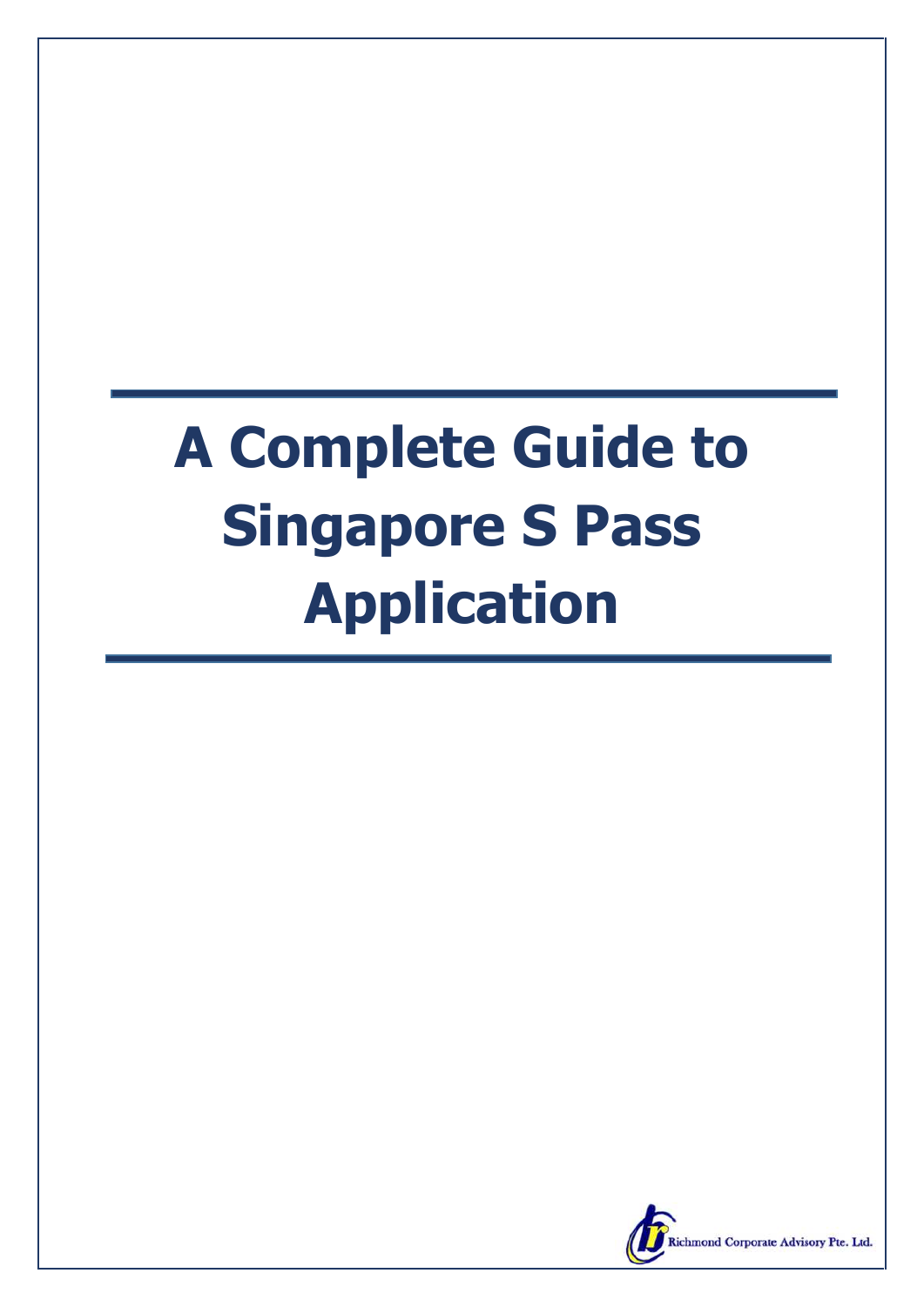

Singapore is globally known as an economic powerhouse. The city-state boasts of an enterprise-friendly environment that continues to attract entrepreneurs, investors and corporations. The Singapore start-up ecosystem has been ranked in the top 10 top ecosystems in the world according to Compass' 2015 Global Startup Ecosystem Ranking. More than the [ease of doing business in Singapore,](http://www.rbcrca.com.sg/management/ease-of-doing-business-in-singapore) transparent business policies, and low corporate tax [rates,](http://www.rbcrca.com.sg/management/quick-guide-to-corporate-tax-in-singapore-2016) the productive and skilled workforce is instrumental in making Singapore a highly conducive place for businesses. To supplement the workforce requirements in the city-state, the government implements various employment pass schemes that allow businesses to bring in foreign talent.

With the vision of building a *Great Workforce and a Great Workplace for Singapore*, the Ministry of Manpower (MOM) is responsible for formulating and implementing the city-state's labour law policies. The MOM is also the governing body that handles the issuance of work passes to foreign professionals.

In December 2015, there was a total of 1,387,300 foreign workers in Singapore. Out of this number, 178,600 are S Pass holders.

| <b>Pass Type</b>               | <b>Dec 2011</b> | <b>Dec 2012</b> | <b>Dec 2013</b> | <b>Dec 2014</b> | <b>Dec 2015</b> |
|--------------------------------|-----------------|-----------------|-----------------|-----------------|-----------------|
| <b>Employment Pass (EP)</b>    | 175,400         | 173,800         | 175,100         | 178,900         | 187,900         |
| <b>S</b> Pass                  | 113,900         | 142,400         | 160,900         | 170,100         | 178,600         |
| <b>Work Permit (Total)</b>     | 901,000         | 942,800         | 974,400         | 991,300         | 997,100         |
| Work Permit (FDW)              | 206,300         | 209,600         | 214,500         | 222,500         | 231,500         |
| Work Permit (Construction)     | 264,400         | 293,300         | 318,900         | 322,700         | 326,000         |
| Other Work Passes <sup>2</sup> | 7,600           | 9,300           | 11,300          | 15,400          | 23,600          |

#### **Foreign Workforce Numbers**

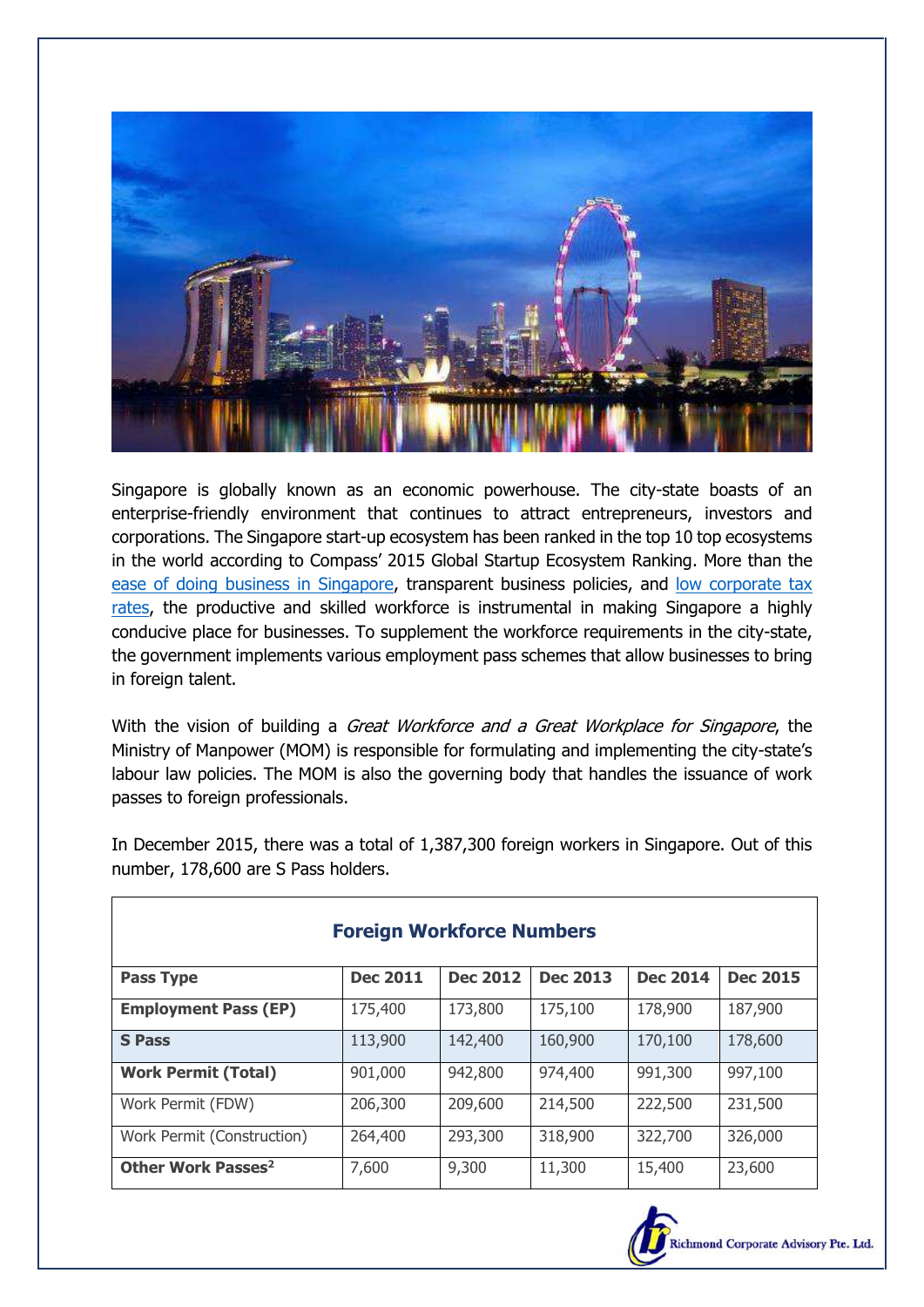| <b>Total Foreign Workforce</b> | 1,197,900 | 1,268,300 | 1,321,600 | 1,355,700 | 1,387,300 |
|--------------------------------|-----------|-----------|-----------|-----------|-----------|
| <b>Total Foreign Workforce</b> | 991,600   | 1,058,700 | 1,107,100 | 1,133,200 | 1,155,800 |
| (excluding FDWs)               |           |           |           |           |           |
| <b>Total Foreign Workforce</b> | 699,100   | 731,300   | 748,100   | 764,500   | 780,300   |
| (excluding FDWs &              |           |           |           |           |           |
| Construction)                  |           |           |           |           |           |

This article will provide information on S Pass eligibility, requirements, application process and card issuance to guide foreign applicants, local employers and entrepreneurs who look forward to starting a business in Singapore.

## Singapore S Pass



The S Pass is a type of work pass that is specifically for foreign professionals of any nationality that have middle level skills and experience. The candidate must be earning a fixed monthly compensation of at least S\$2,200. The validity of the S Pass usually ranges up to two years. The pass is renewable as long as the candidate satisfies the qualifications set by MOM and as long as he or she remains employed with the company.

Unlike the [Singapore Employment Pass \(EP\),](http://www.rbcrca.com.sg/management/a-guide-to-singapore-employment-pass-ep-2016) there is a quota or maximum number of employees with an S Pass that a company can hire. The cap is based on a sub-dependency ceiling which means that the number of employees that are S Pass holders must only comprise 15% of the company's total labour force in the services sector and 20% in all other sectors. The MOM has a [foreign worker quota calculator](http://www.mom.gov.sg/passes-and-permits/work-permit-for-foreign-worker/foreign-worker-levy/calculate-foreign-worker-quota) that you can use to gauge if you can still on board a foreign worker.

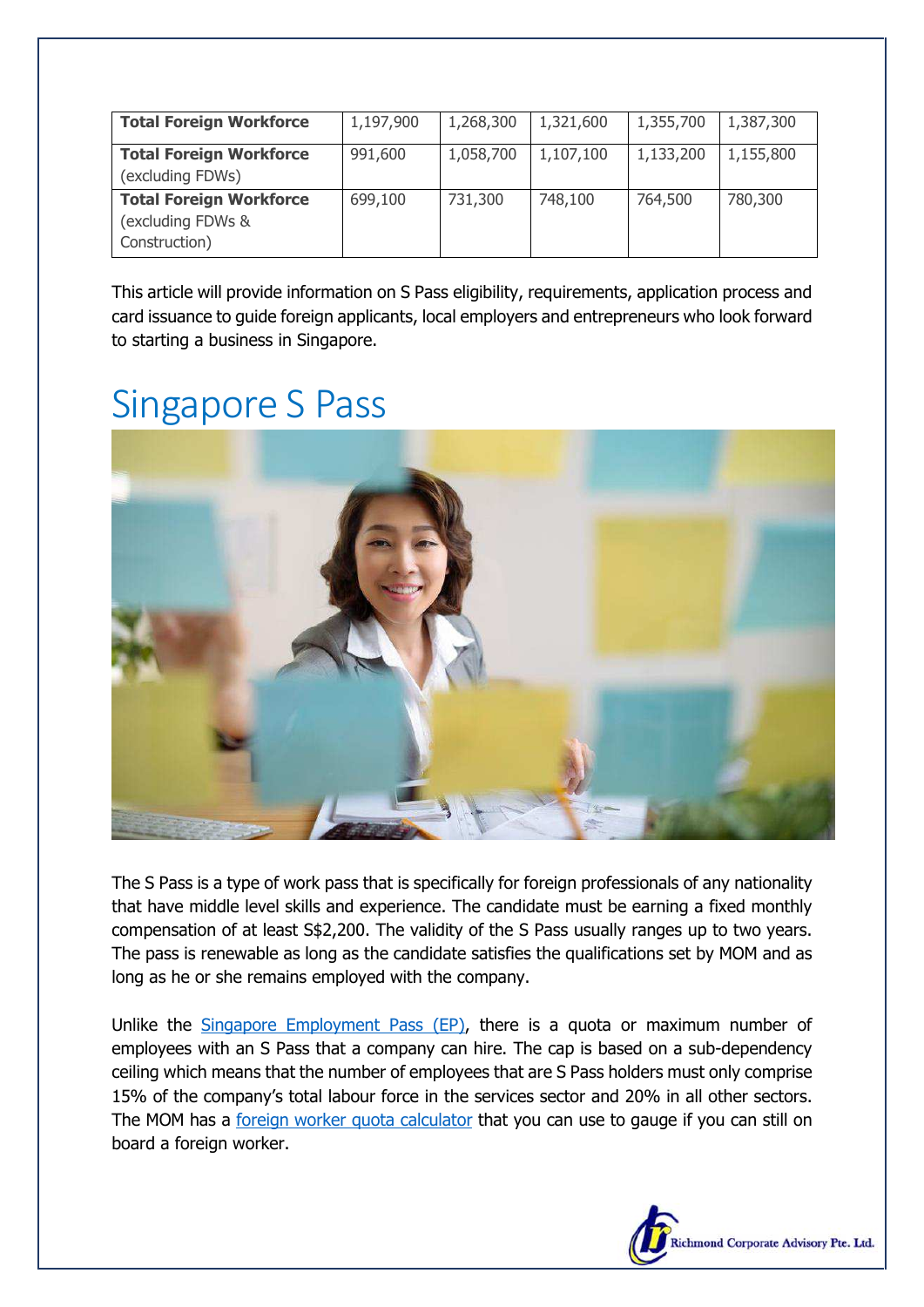#### Taking a look at the levy rates

The government also requires employers to pay a monthly foreign worker levy for each employee who is holding an S Pass from the date of pass issuance up until the day of pass cancellation.

The levy must be paid consistently and timely every month. There are consequences when employers are unable to pay the full levy on time. The offending company can be charged with a late payment penalty fee, have the passes revoked, not be allowed to apply for new S Passes, and face legal action. If the company directors also own other companies, these companies may also be banned from applying for S Passes.

| <b>Tier</b> | Quota %                                    | <b>Monthly</b><br>levy rate | <b>Daily</b><br>levy rate |
|-------------|--------------------------------------------|-----------------------------|---------------------------|
| Tier 1      | Up to 10% of the total<br>workforce        | \$330                       | \$10.85                   |
| Tier 2      | Above 10% to 15% of the<br>total workforce | \$650                       | \$21.37                   |

The following is the levy rate for businesses in the services sector:

The following is the levy rate for businesses in the all other sectors:

| <b>Tier</b> | Quota %                                    | <b>Monthly</b><br>levy rate | <b>Daily</b><br>levy rate |
|-------------|--------------------------------------------|-----------------------------|---------------------------|
| Tier 1      | Up to 10% of the total<br>workforce        | \$330                       | \$10.85                   |
| Tier 2      | Above 10% to 20% of the<br>total workforce | \$650                       | \$21.37                   |

\*The tables above are from [MOM's website.](http://www.mom.gov.sg/passes-and-permits/s-pass/quota-and-levy/levy-and-quota-requirements)

### Medical Insurance for S Pass holders

Employers in Singapore are required to secure medical insurance for S Pass holders for the duration of their employment. The details of the medical insurance including the name of insurer, policy number, commencement date and expiry date of the insurance policy. Additionally, must be submitted the pass can be issued or renewed. Employers can submit the

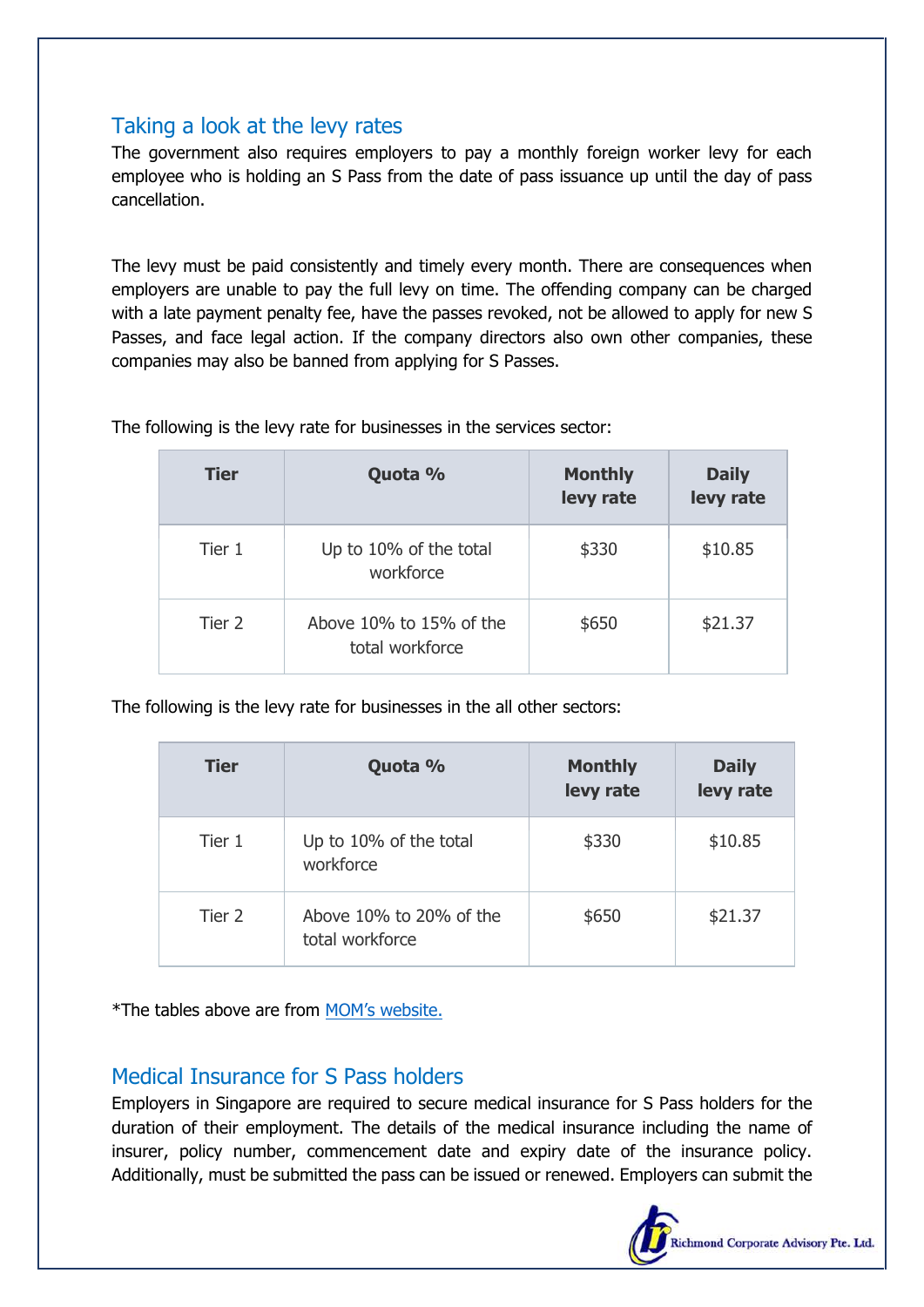aforementioned details through [Work Permit Online \(WP Online\)](http://www.mom.gov.sg/eservices/services/wp-online-for-businesses-and-employment-agencies) and through the *Employment* [Pass Online](http://www.mom.gov.sg/eservices/services/ep-online) website, more popularly known as EP Online, which serves as an all-around employment pass transactions portal.

#### Eligibility and Requirements



As previously mentioned, foreign professionals with middle level skills and experience who want to work in Singapore may apply for an S Pass. The Ministry of Manpower (MOM) has a wide-ranging criteria with which it evaluates each S Pass evaluations. The said assessment is based on a points system grading how well each applicant satisfies the criteria:

- A degree and other educational qualifications to reflect that the candidate is qualified for the specific industry;
- Technical and specialist expertise;
- Relevant skills and experience;
- A minimum fixed compensation of at least S\$2,200

MOM is highly encouraging employers and applicants alike to use the [Self-Assessment Tool](http://www.mom.gov.sg/eservices/services/employment-s-pass-self-assessment-tool)  [\(SAT Tool\).](http://www.mom.gov.sg/eservices/services/employment-s-pass-self-assessment-tool) The tool looks at the educational and employment background of a candidate and gauges if the candidate satisfies the basic qualifications for a specific pass. If the SAT Tool shows that the candidate is not eligible, then there is a high likelihood that the S Pass application will be rejected. Meanwhile, positive results mean that there is a 90% likelihood that the S Pass application will be approved.

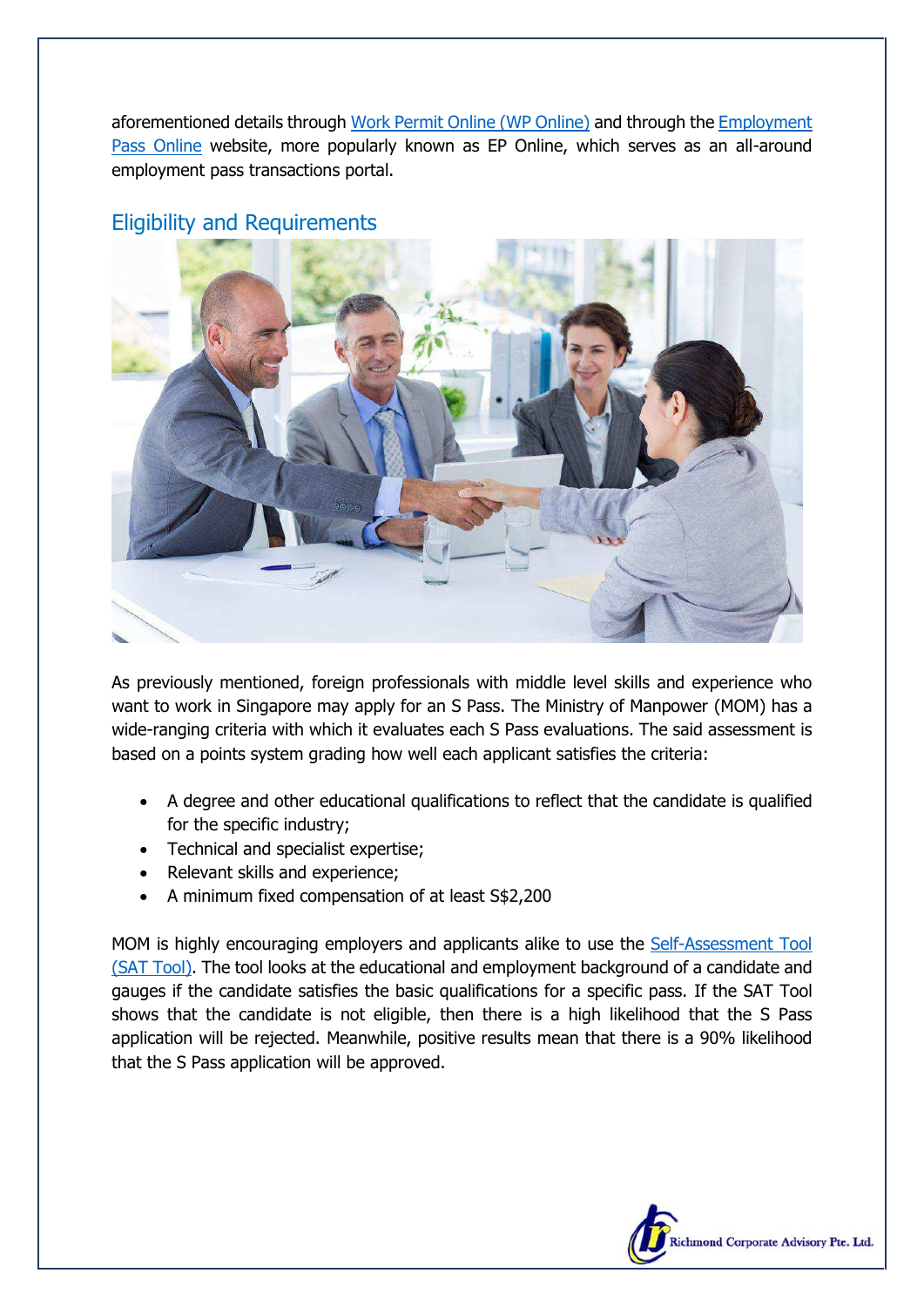#### **IMPORTANT REMINDERS:**

- A good educational background from a reputable institution will be helpful. Although MOM does not have a list of approved educational institutions.

- The agency evaluates each application on its own merit. The Ministry also considers other factors such as proven track record and specialised skillset.

- Hiring older and more experienced foreign applicants requires a higher salary that reflects their skills and experience.

#### What are the requirements for the S Pass Application?

- Applicants' educational documents which may include diploma, transcripts and Certificate of Graduation
- Personal particulars page of applicants' passport or travel document
- Employer's most recent ACRA business profile

The applicant must also submit other documents that may be required by the MOM. Take note that documents that are not written in English must be submitted with an official English translation from a translation service providers, a notary public or High Commission or Embassy.

#### S Pass Application Process

The application process for an S Pass can be divided into three parts – submission of requirements, assessment and approval. The application must be facilitated by a representative from the employer or an approved third-party service provider.

Similar to any government service, the application for S Pass can be done either via online or manually. The Singapore government encourages the use of its e-services to make processes more efficient. In this regard, many government processes take less time when done online. The S Pass application entails an administrative fee of S\$60 for every application submission and another S\$80 upon the employer's request for issuance.

The S Pass online application can be done through the EP Online. The online application process usually takes seven working days. The employer or applicant may check the status of the S Pass application during these days.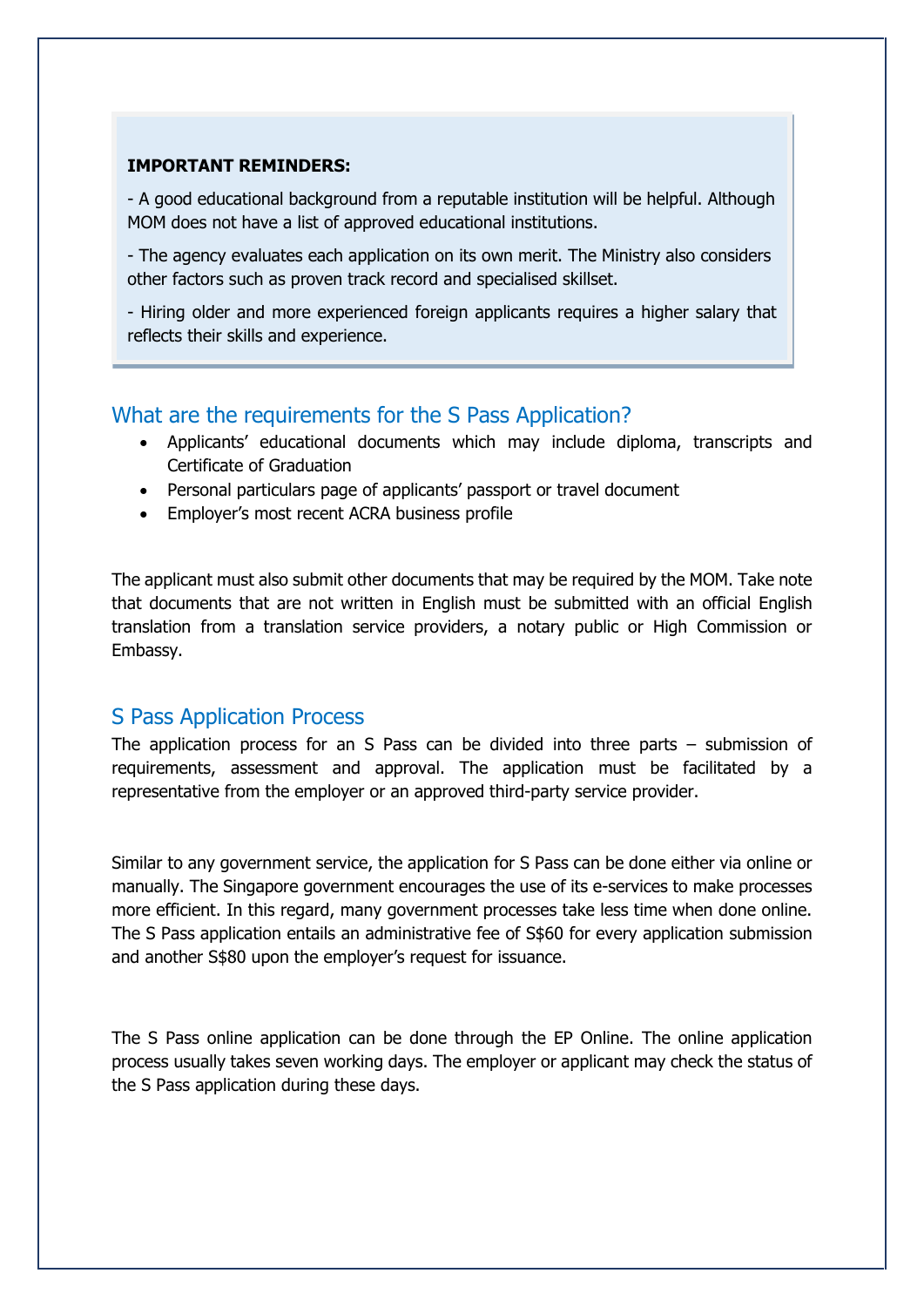The manual application on the other hand requires the employer to personally submit all the requirements at any branch of SingPost. The process normally takes five weeks and could take longer depending on the volume of applications received by MOM.

Once an online or manual S Pass application has been approved, an In-Principle Approval will be sent to the employer with details of additional requirements that are needed to facilitate the issuance of the S Pass card.

The issuance process of the S Pass card can be broken down into three vital steps: issuance request, fingerprints and image registration and S Pass card delivery.

The representative from employer must be the one to request the issuance of the S Pass card. This requires the foreign applicant to be present in Singapore in order to satisfy the requirements needed for the card. He or she must set an appointment at MOM for the card registration.

Among the requirements needed during the physical visit to MOM are the following: foreign applicant's travel document or passport, embarkation or disembarkation card, educational attainment documents, foreign applicant's residential address in Singapore, completed medical exam form, IPA letter, accomplished declaration form and the employer representative's contact details for card delivery purposes. The applicant and employer must provide any other additional requirements requested by MOM.

The S Pass card will be delivered within four working days to the provided address of employer representative. Said representative will receive an SMS informing him or her of the card delivery schedule.

#### Appealing a Rejected S Pass Application

The government of Singapore is dedicated to ensuring the quality of its workforce. As such, the MOM implements strict measures in screening applications for a pass. The Ministry usually indicates the reason why the pass application has been rejected in the EP Online for those who applied online and in the rejection letter for those who applied manually.

When the S Pass application is rejected, the employer has three months to file an appeal. Of course, one must only file an appeal if the reasons indicated in the rejection advisory can be addressed. Otherwise, if there are no new information in the pass application, the result will remain the same.